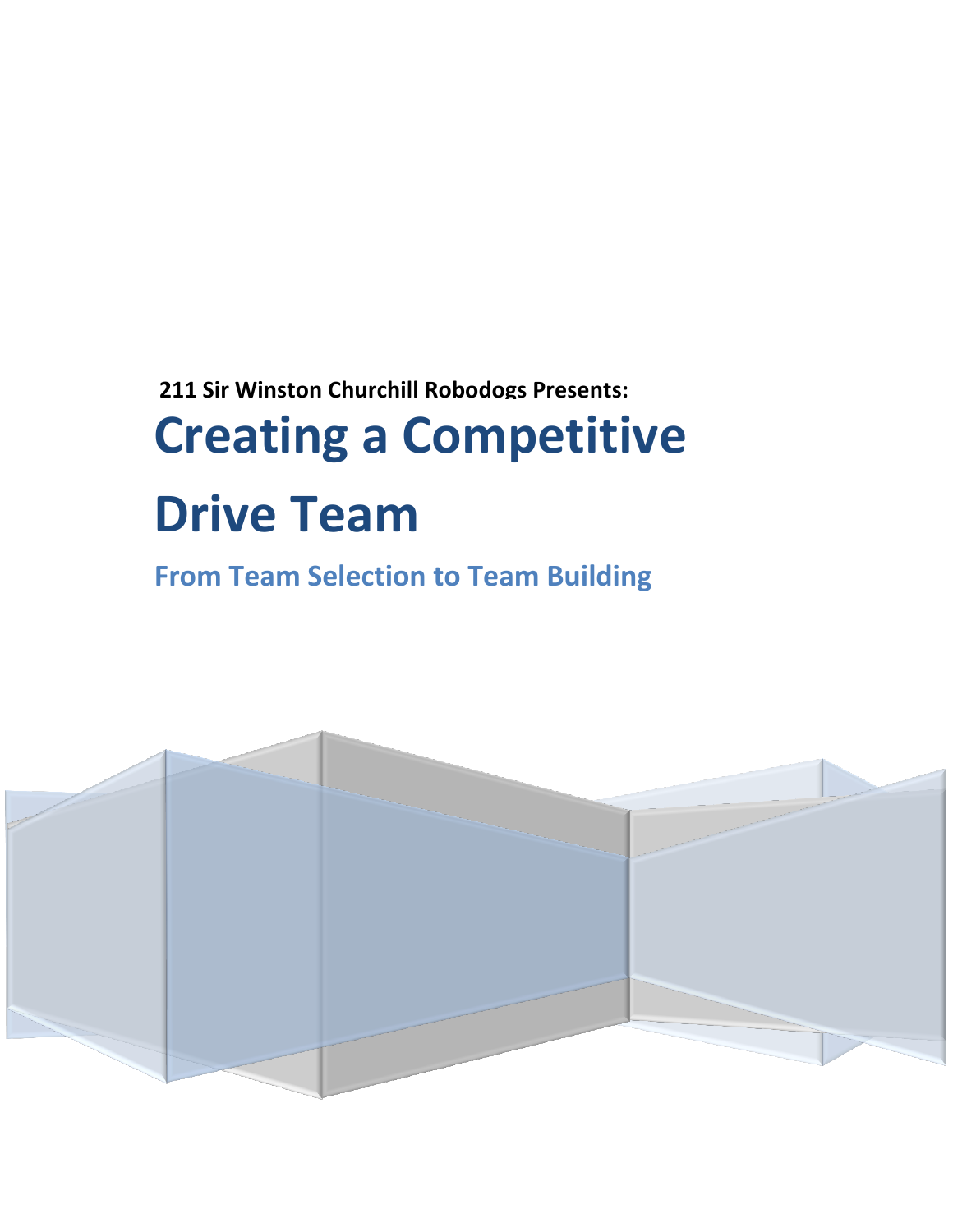Now that you have your robot built, you'll want to prepare yourselves for a competition! The foundation to success at a competition is a strong drive team. The individual members are expected to possess certain skills in order to qualify for their respective roles. They also need to be able to work together as a team effectively during matches. When selecting roles for team members, it is important to not only evaluate the member based on skill, but also on the amount of time the member is willing to practice.